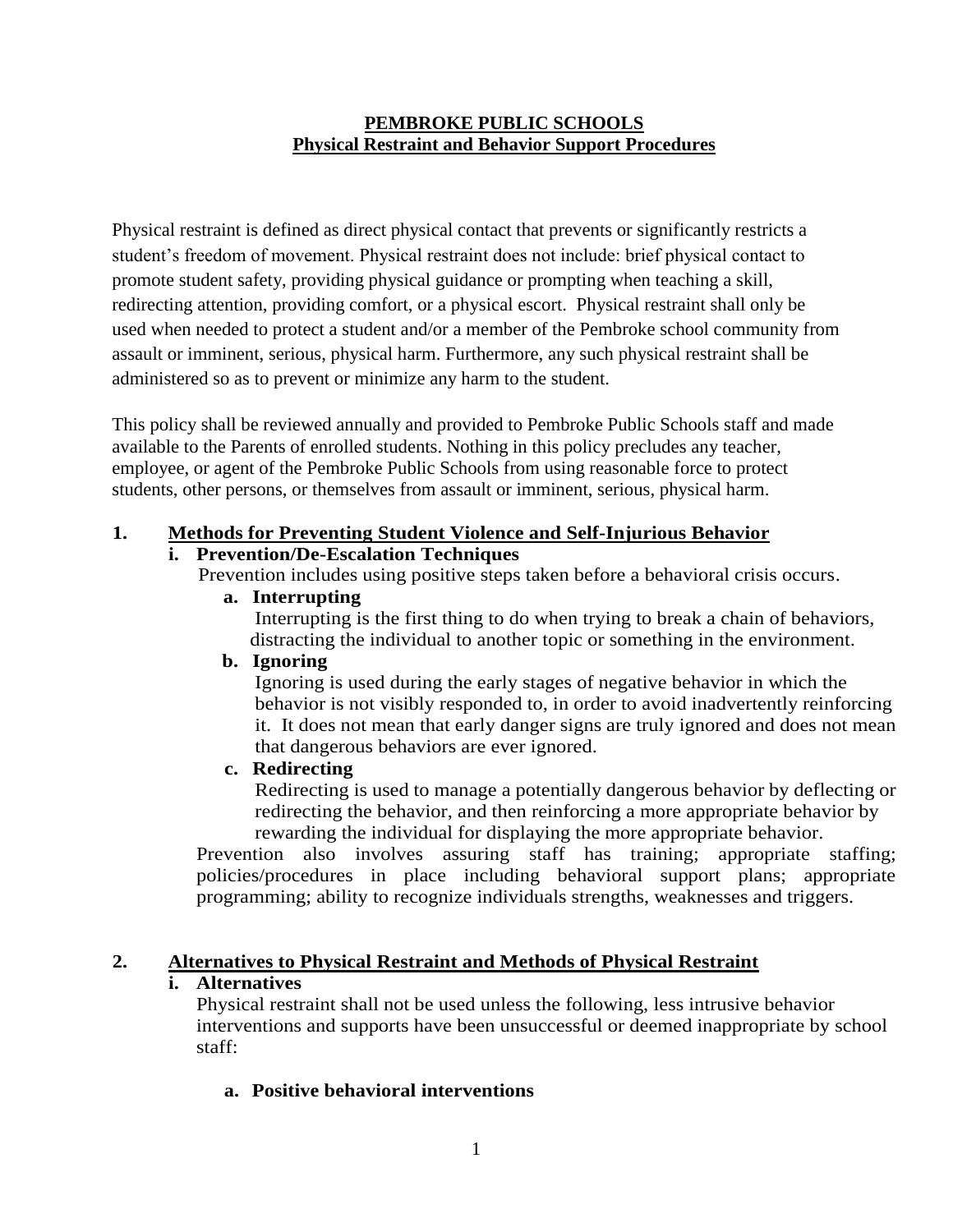- **b. Verbal redirection**
- **i. Verbal directive to cease behavior**
- **c. Opportunity for a break**
- **d. De-escalation techniques**
- **e. Loss of earned tokens/rewards/privileges**

#### **f. Opportunity for time-out**

Time-outs are a behavioral support strategy developed pursuant to 603 CMR 46.04(1) in which a student temporarily separates from the learning activity or the classroom, either by choice or by direction from staff, for the purpose of calming. During timeout, a student must be continuously observed by a staff member. Staff shall be with the student or immediately available to the student at all times. The space used for time-out must be clean, safe, sanitary, and appropriate for the purpose of calming. Time-out shall cease as soon as the student has calmed. Any time outs over thirty (30) minutes must obtain principal approval.

### **g. Physical Prompts and Assists**

Physical Prompt or Assists are used when the upset person is moving forward but with little resistance. Staff has hands on the individual, but individual is not displaying assaultive behavior or significantly resisting. Intention of this assist to is to move the individual from one place to another and to release him/her upon arrival at desired location. Physical assists must be brief in nature.

#### **h. Physical Escort**

A physical escort is a temporary touch or holding, without the use of forth, of the hand, wrist, arm, shoulder or back for the purpose of inducing a student who is agitated or upset to walk to a safe location. Physical Escorts must be brief in nature.

### **ii. Methods of Physical Restraint:**

- **a.** Physical restraint shall not be used as a means of discipline or punishment; if the student cannot be safely restrained due to medical contraindications which have been documented by a licensed physician and provided to the District; as a response to property destruction, disruption, refusal to comply with rules or staff directives, or verbal threats when those actions do not constitute a threat of assault or imminent, serious, physical harm. Physical restraint shall not be used as a standard response for any individual student. Physical restraint is an emergency procedure of last resort.
- **b.** Restraint will not be used as a standard response for any individual student. No written individual behavior plan or individualized education program (IEP) may include use of physical restraint as a standard response to any behavior. Physical restraint is an emergency procedure of last resort.
- **c.** The following forms of physical restraint shall only be administered by trained personnel, using only the amount of force necessary to protect the student or other member(s) of the school community from assault or imminent, serious, physical harm. The staff member(s) administering physical restraint shall use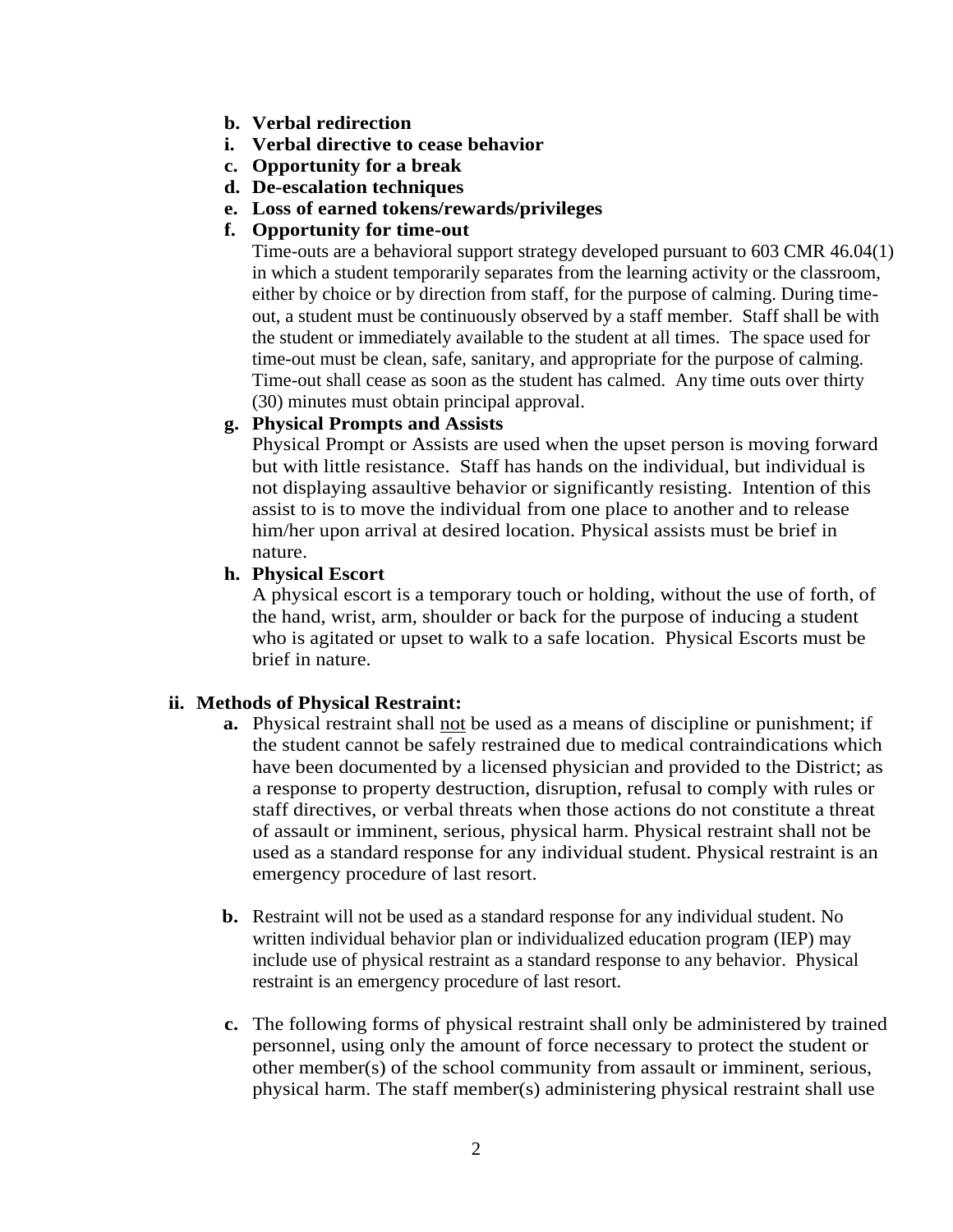the safest method available and appropriate to the situation. Staff shall continuously monitor the physical status of the student during restraint, and the student shall be immediately released from the physical restraint if the student expresses or demonstrates significant physical distress.

 All physical restraints must terminate as soon as the student is no longer an immediate danger, or if the student indicates that he/she cannot breathe, or if the student is observed to be in severe distress. If any physical restraint approaches twenty (20) minutes, staff will obtain the approval of the building Principal to continue the restraint based upon the student's continued agitation. All physical restraints shall be administered in compliance with 603 CMR 46.00.

#### i. **Passive Protective Holds**

 Passive Protective Holds are used by one or two staff to facilitate a short term emergency physical intervention. The individual is potentially causing harm to self/others or is engaged in major property destruction that could potentially lead to harm to self or others.

#### **a. Transports**

Transports are used to move an upset individual from one area to another area. This is used when the individual is not cooperating and may be aggressive/assaultive. Individual must have their feet on the floor. Purpose of a transport is to move the individual from danger to safety, not from danger to destination.

## **b. Immobilization Holds**

 Immobilization Holds prevent the individual from moving freely and involve immobilizing head, arms and legs.

### **3. Prohibited Forms of Restraint**

Medication restraint, mechanical restraint, and seclusion restraint, as defined in 603 CMR 46.02, are prohibited in the Pembroke Public Schools.

- **a.** Any form of physical restraint used in a manner inconsistent with 603 CMR 46.00 is prohibited in the Pembroke Public Schools.
- **b. Mechanical restraint** shall mean the use of any device or equipment to restrict a student's freedom of movement. This term does not include devices implemented by trained school personnel, or utilized by a student that have been prescribed by an appropriate medical or related services professional, and are used for the specific and approved positioning or protective purposes for which such devices were designed.
- **c. Medication restraint** shall mean the administration of medication for the purpose of temporarily controlling behavior. Medication prescribed by a physician and authorized by the parent for administration in the school setting is not medication restraint.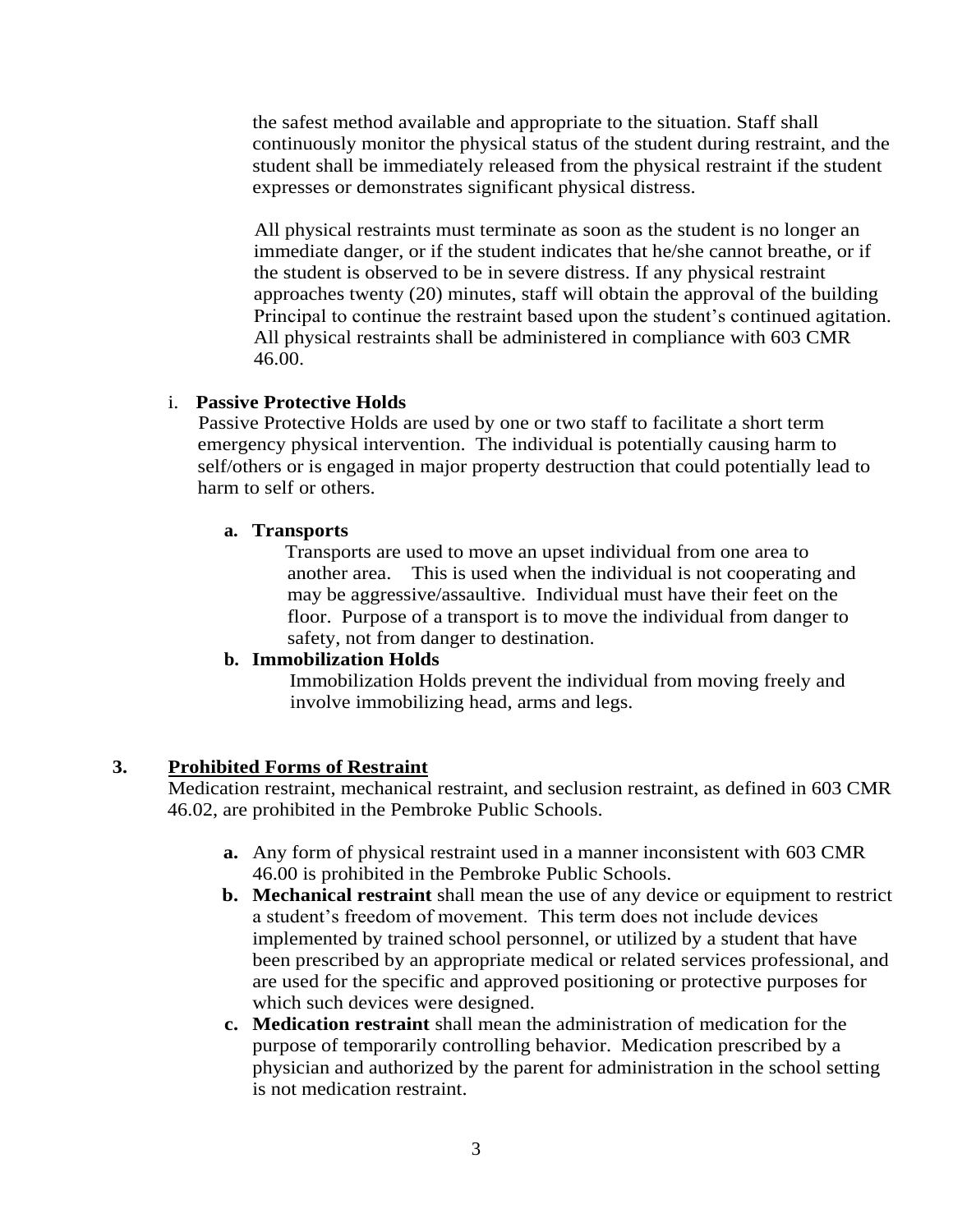- **d.** Prone restraint, as defined in 603 CMR 46.02, shall only be permitted under the following, limited circumstances:
	- **1)** The student has a documented history of serious self-injury and/or injuries to other students or staff;
	- **2)** All other forms of physical restraint have failed to ensure the safety of the student and/or the safety of others.
	- **3)** There are no medical contraindications documented by a licensed physician;
	- **4)** There are no psychological or behavioral contraindications documented by a licensed mental health professional;
	- **5)** The student's Parent has provided voluntary, informed, written consent to the use of prone restraint; consent shall mean agreement by a parent who has been fully informed of all information relevant to the activity for which agreement is sought, that the parent understands that the agreement is voluntary and may be revoked at any time. The agreement describes the activity and lists the records (if any) which will be released and to whom.
	- **6)** The building Principal, or designee, has provided written approval.

Pembroke Public Schools will not use prone restraint unless the above circumstances have been documented in advance.

## **4. Staff Training, Physical Restraint Reporting, and Follow-Up Process**

## **i. Staff Training**

- **a.** All staff/faculty will receive training regarding the District's physical restraint policy within the first month of each school year, and employees hired after the school year begins will receive training within one month of starting their employment.
- **b.** Required training for all staff will include review of the following:
	- 1) Pembroke Public Schools Physical Restraint and Behavior Support Policy
	- 2) School building-level physical restraint procedures, including the use of time-out as a behavior support strategy;
	- 3) The role of the student, family, and staff in preventing physical restraint;
	- 4) Interventions which may preclude the need for restraint, including deescalation of problematic behaviors and alternatives to restraint;
	- 5) When in an emergency, the types of permitted physical restraints and related safety consideration, including information regarding the increased risk of injury to a student when any restraint is used;
	- 6) Identification of Pembroke Public Schools' staff who have received in-depth training

# **c. In-Depth Training**

- 1) At the beginning of the school year, the building Principal will identify those designated staff who will participate in in-depth training and who will then be authorized to serve school-wide resources to assist in ensuring proper administration of physical restraint.
- 2) Designated staff members shall participate in in-depth training in the use of physical restraint, with at least one refresher training annually.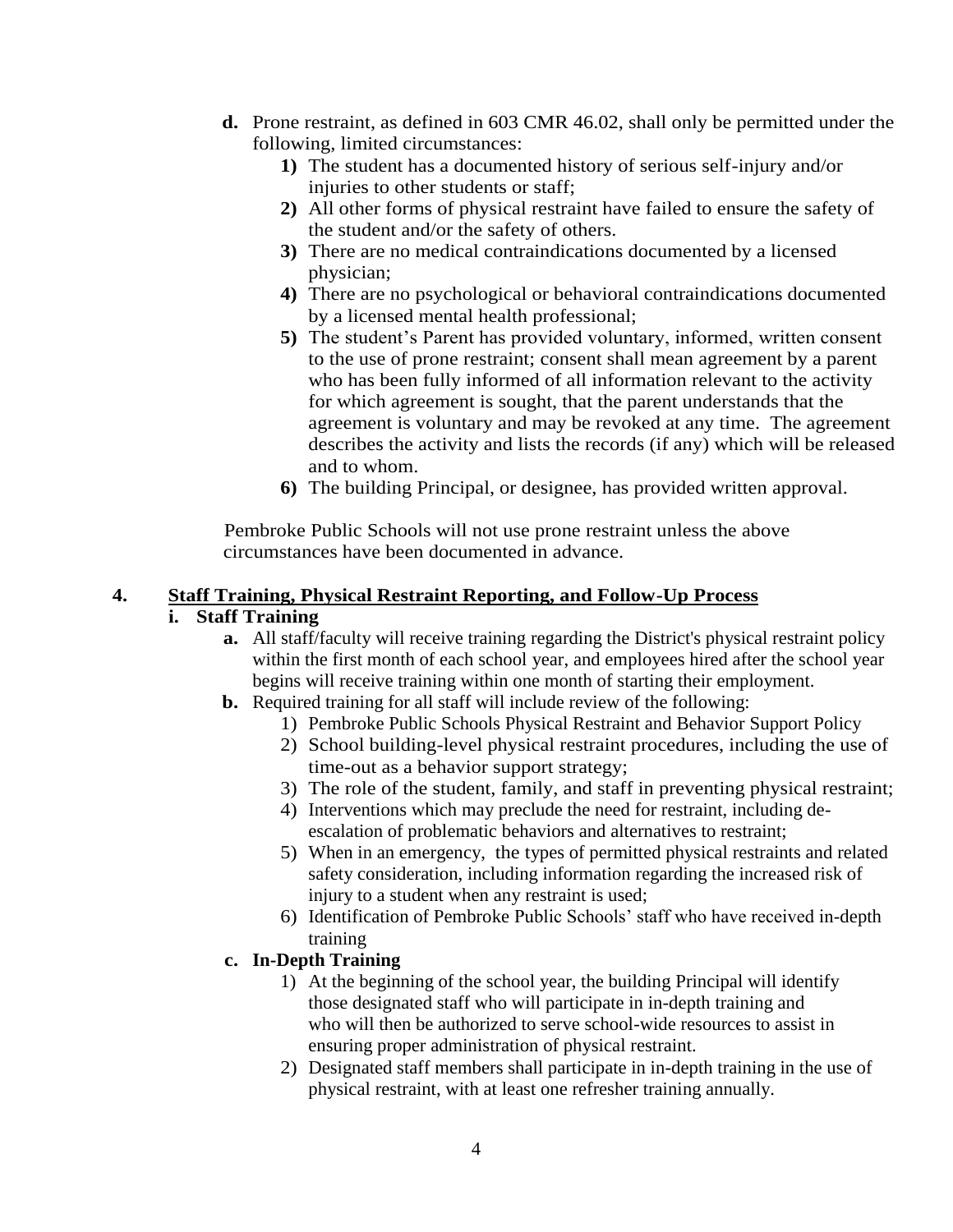- 3) In-depth training will include:
	- a. Appropriate procedures for preventing the need for physical restraint, including the de-escalation of problematic behavior, relationship building and the use of alternatives to restraint;
	- b. A description and identification of specific dangerous behaviors on the part of students that may lead to the use of physical restraint and methods for evaluating the risk of harm in individual situations in order to determine whether the use of restraint is warranted;
	- c. The simulated experience of administering and receiving physical restraint, instruction regarding the effect(s) on the person restrained, including instruction on monitoring physical signs of distress and obtaining medical assistance;
	- d. Instruction regarding documentation and reporting requirements and investigation of injuries and complaints;
	- e. Demonstration by participants of proficiency in administering physical restraint; and
	- f. Instruction regarding the impact of physical restraint on the student and family, including but not limited to psychological, physiological, and social-emotional effects.

## **ii. Physical Restraint Reporting**

## **a. Report to building Principal**:

- 1) Staff shall verbally inform the Principal of any physical restraint as soon as possible, and by written report within one (1) school day.
- 2) The Principal or designee shall maintain an ongoing record of all reported instances of physical restraint.

# **b. Report to Parent(s) of Physically Restrained Student**:

1) The Principal or designee shall make reasonable efforts to verbally inform the student's Parent of the physical restraint within twenty-four (24) hours.

2) The Principal or designee shall provide the Parent a written report of the physical restraint within three (3) school days. This written report may be provided via email, if the Parent has provided the District with an email address.

3) The principal shall provide the student and the parent an opportunity to comment orally and in writing on the use of the restraint and on information in the written report.

4) The Parent and/or student may also pursue the Grievance Procedure described in Section 10, below.

### **c. Report to Department of Elementary and Secondary Education (DESE)**:

- 1) Whenever a physical restraint results in injury to the student or any school community member, the District shall send a copy of the written report to DESE within three (3) school days.
- 2) A copy of the ongoing physical restraint log from the past thirty (30) days will also be provided to DESE.
- 3) Pembroke Public Schools shall also report physical restraint data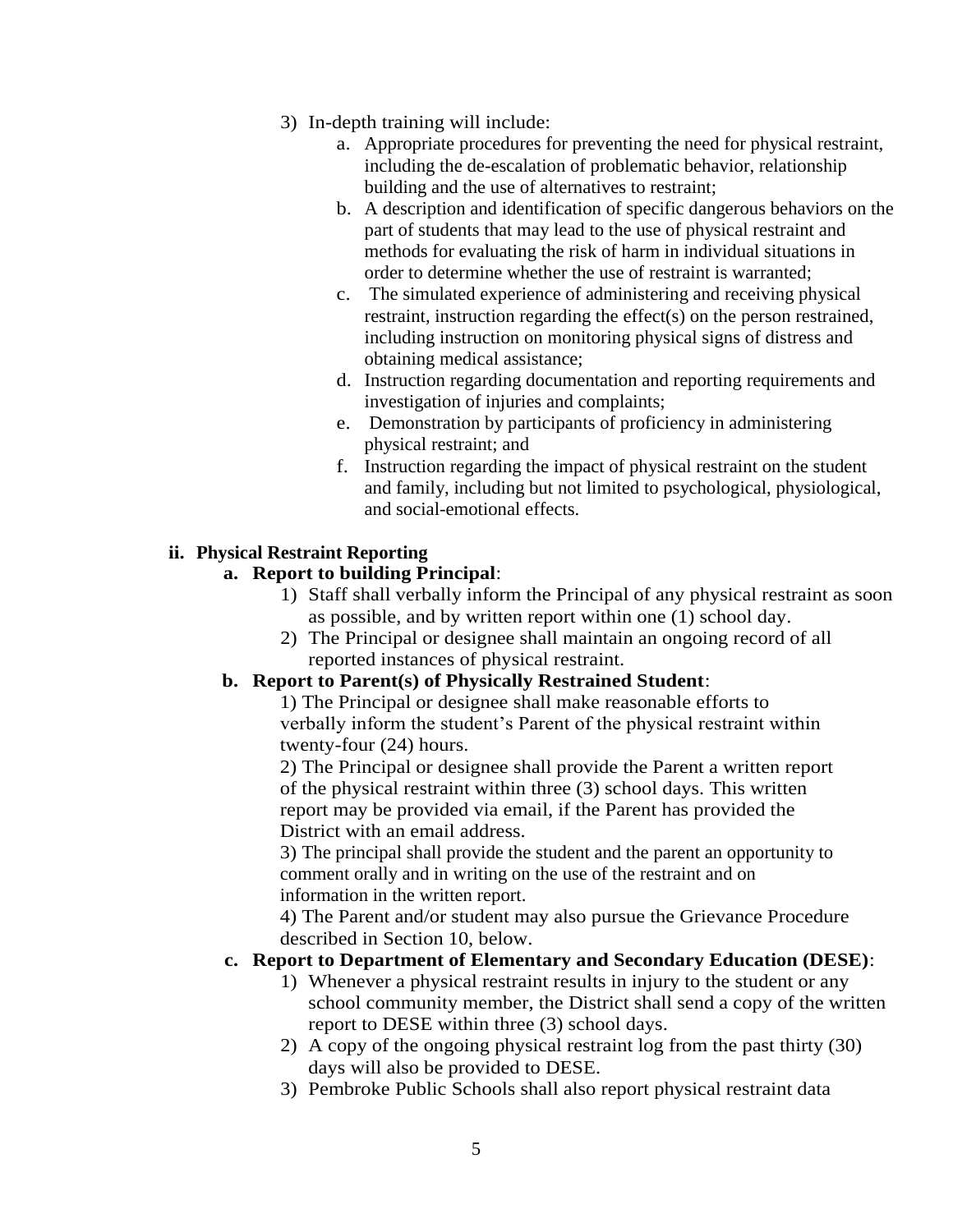annually to DESE, as directed by DESE.

#### **d. Report to Law Enforcement and Other State Agencies**:

- 1) Nothing in this policy prevents any individual from reporting a crime to the appropriate authorities;
- 2) Nothing in this policy prevents any individual from exercising their responsibilities as a mandated reporter under M.G.L, c. 119, §51A.

### **e. Contents of Written Report**

- 1) The written report of any physical restraint shall include:
	- a. Name of the student; name(s) and job title(s) of staff who administered the physical restraint, and observers, if any; the date, time restraint began, and the time that restraint ended; the name of the Principal or designee who was verbally informed following the restraint, and who approved continuation of the restraint beyond twenty (20) minutes, if applicable.
	- b. A description of the activity in which the restrained student and other students and staff in the vicinity were engaged immediately preceding the use of the physical restraint; the behavior that prompted the restraint; the efforts made to prevent escalation of behavior, including specific de-escalation strategies used; alternatives to restraint that were attempted; and the justification for initiating physical restraint.
	- c. A description of the administration of the restraint including the holds used and reasons such holds were necessary; the student's behavior and reactions during the restraint; how the restraint ended; and documentation of injury to the student and/or staff, if any, and any medical care provided.
	- d. Information regarding any further action(s) that the school has taken or may take, including any consequences that may be imposed on the student.
	- e. Information regarding opportunities for the student's Parent(s) to discuss the administration of the restraint and any consequences with school officials.

### **iii. Follow-Up Procedures**

**a.** After a student is released from a physical restraint, staff shall implement follow-up procedures, including:

Reviewing the incident with the student to address the behavior that precipitated the physical restraint;

- 1) Reviewing the incident with the staff member(s) who administered the physical restraint to ensure proper restraint procedures were followed; and
- 2) Consideration of whether any follow-up is appropriate for students who witnessed the physical restraint, if any.
- **b.** The principal of the program shall conduct a weekly review of restraint data in order to identify students who have been restrained multiple times during the week. If such students are identified, the principal shall convene one or more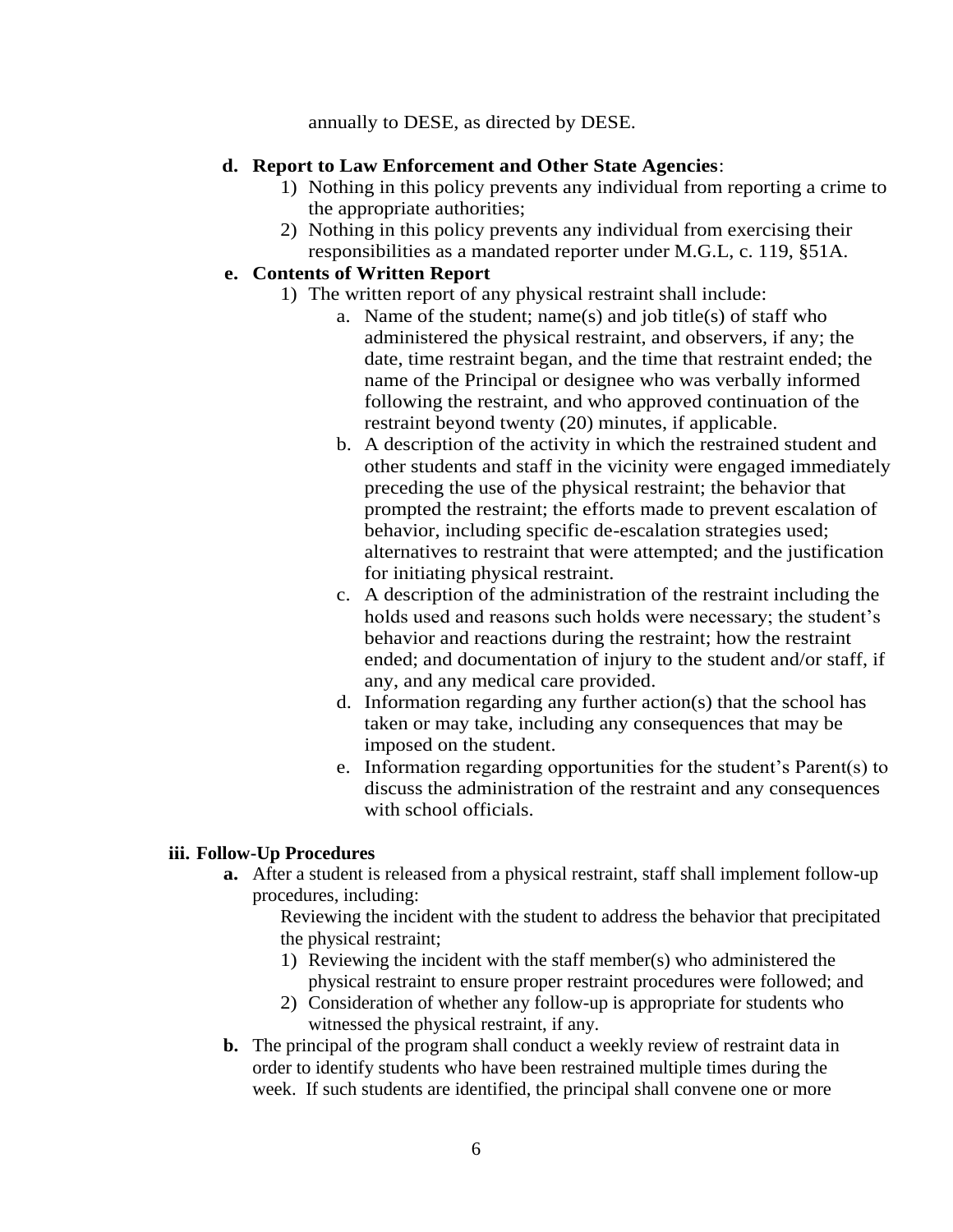review teams as the principal deems appropriate to assess each student's progress and needs. The assessment shall include at least the following:

- 1) review and discussion of the written reports developed in accordance with 603 CMR 46.06 and any comments provided by the student and parent about such reports and the use of the restraints;
- 2) an analysis of the circumstances leading up to each restraint, including factors such as time of day, day of the week, antecedent events, and individuals involved;
- 3) consideration of factors that may have contributed to escalation of behaviors, consideration of alternatives to restraint, including deescalation techniques and possible interventions, and such other strategies and decisions, as appropriate, with the goal of reducing or eliminating the use of restraint in the future;
- 4) an agreement on a written plan of action by the program.
- 5) If the principal directly participated in the restraint, a duly qualified individual designated by the superintendent or board of trustees shall lead the review team's discussion. The principal shall ensure that a record of each individual student review is maintained and made available for review by the Department or the parent, upon request.

## **5. Procedure for the Use of Time-Out**

**i.** Principals shall develop a procedure for the use of time-outs that include the process by which staff will obtain the Principal's approval for any time-out lasting longer than thirty (30) minutes. Such approval shall be based on the student's continuing agitation.

# **6. Methods for Engaging Parents**

- **i.** Pembroke Public Schools will conduct an annual workshop, open to the entire school community, concerning restraint prevention and the use of restraint solely as an emergency procedure. This workshop may be coordinated with the special education parent advisory council, the parent-teacher organization, and other relevant community groups.
- **ii.** Any parent with concerns about the use of physical restraint at any school within Pembroke Public Schools may request a meeting with the building Principal or the Superintendent to discuss such concerns. Any individual who believes that a physical restraint of a student may have been unwarranted or conducted inappropriately may also make use of the Grievance Procedure described in Section 10, below.

### **7. Grievance Procedures**

This grievance procedure is established to ensure procedures are in place for receiving and investigating complaints regarding physical restraint practices. Any individual who believes that a physical restraint of a student may have been unwarranted or conducted inappropriately may file a complaint by utilizing this procedure:

**i.** The complaint must be submitted in writing or on audiotape to the Director of Student Services.